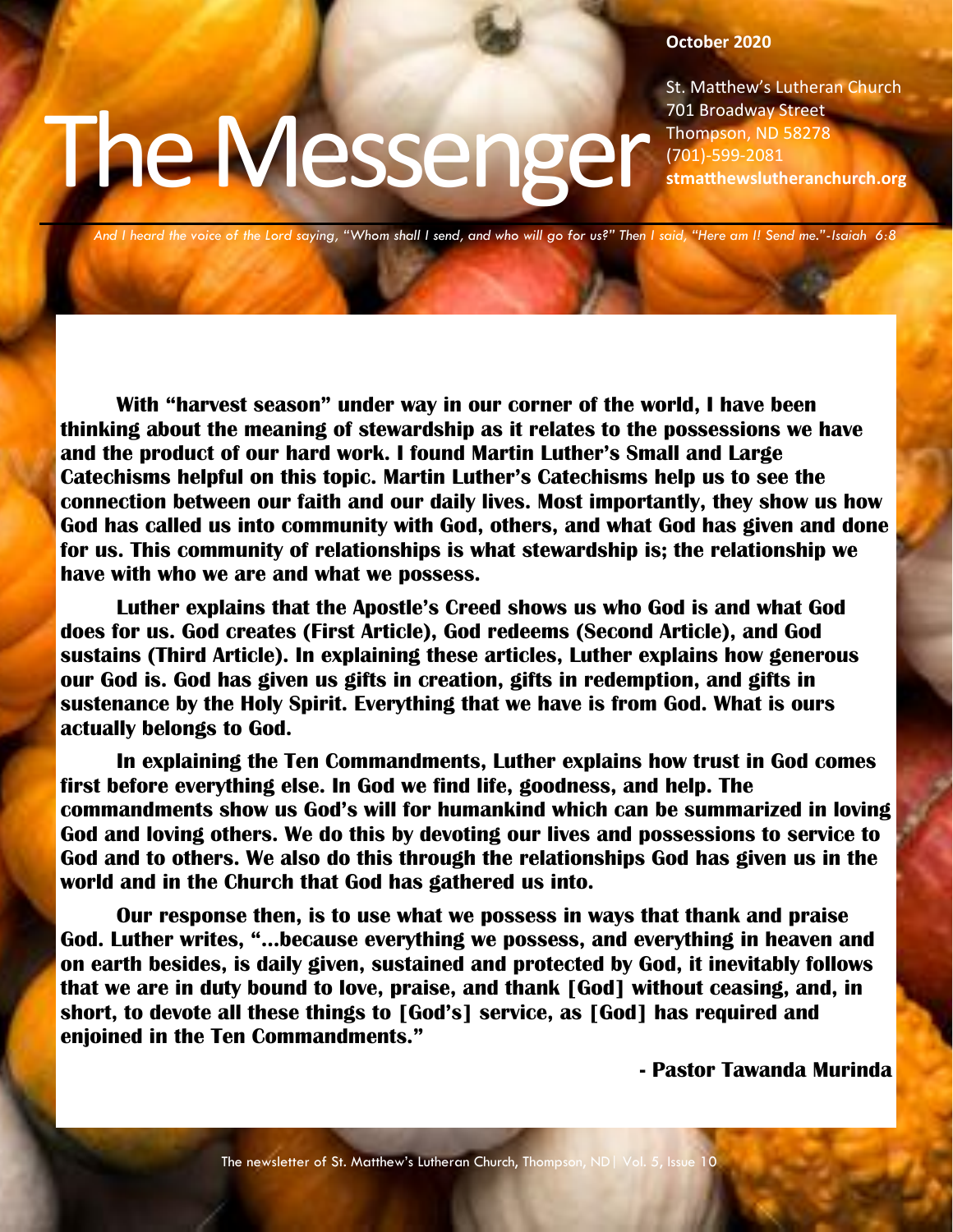

**Thank you to the youth who put up tents for Rally Sunday worship last month. Your help is very much appreciated.**

**Stay tuned, planning is underway for youth activities!!**



Confirmation Kids will be going **Trick-or-Treating for canned goods** for the Thompson Food Pantry on **Wednesday, October 28** from **7:00-8:00 pm**.

#### Please, **NO EXPIRED FOOD**

Thank you for your generosity in your giving, it is always appreciated!

Holy

On Saturday, September 19th we welcomed Annie Jo Uhlir into our church family! Annie Jo's parents are Justin and Amber Uhlir. Her sponsors **Baptism** are Nick and Michelle Schumacher.

Welcome to our church family Annie Jo!



THANK YOU TO EVERYONE for continuing to follow the guidelines the Church Council has set in place.

Everyone has been great about wearing their masks indoors and social distancing whenever possible. It has allowed us to remain open and worship together!

Keep up the good work!!!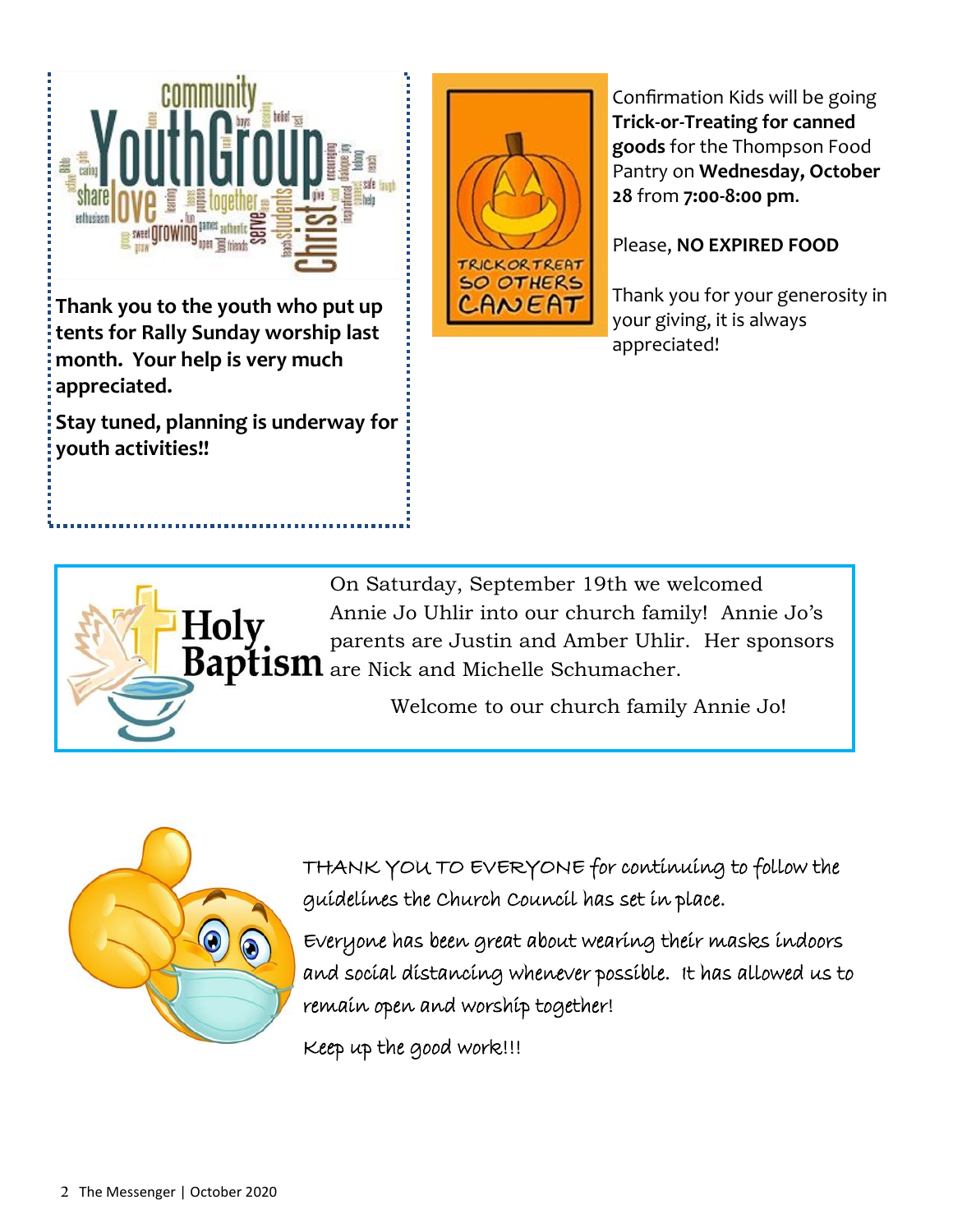# Faith Formation



We're off to a great start this year for Sunday School and Confirmation! The kids are doing great with keeping masks on and social distancing! A BIG Thank You to the teachers for taking time to teach our kids! We have about 40 attending on Sunday Mornings and 35 on Wednesday evenings!

#### Mark your Calendars!

Sunday October 18 – 9<sup>th</sup> Grade Confirmation Retreat 2-5 pm *Wednesday October 21 – No Confirmation*  Sunday October 25 – 9<sup>th</sup> Grade Confirmation 10 am *Sunday October 25* – No Sunday School  *Wednesday October 28 – Confirmation Trick or Treat for Canned Goods* 

In Sunday School the kids learned about Noah's Ark in September! We handed out Whirl Storybook Bibles to our new preschool kids and Whirl Bibles to our 3<sup>rd</sup> graders! It's always exciting to see their faces light up when they receive their OWN Bible! Thanks to WELCA for the donation to pay for our bibles! In October, we will begin learning about someone knew!

Confirmation kids received their workbooks and will begin learning from new curriculum this year! We have begun using the new Worship Notes and will be sharing periodically where everyone is at with requirements!

Educating Together – Bre, Bridget, Jen, Dara, Beth, Stacy

### *First Communion Class 2020*



Congratulations to these students on receiving their First Communion on Wednesday, September 2, 2020.

Bryn Adams Nolan Bergeron Cindy Eliason Jevin Fee Landon Geatz Haley Hegg Kaylee Kurz Addysen Lopez Mason Mikelson Morgan Muhs Kali Shaul Kira Shaul Lukas Starcevic Jacob Zak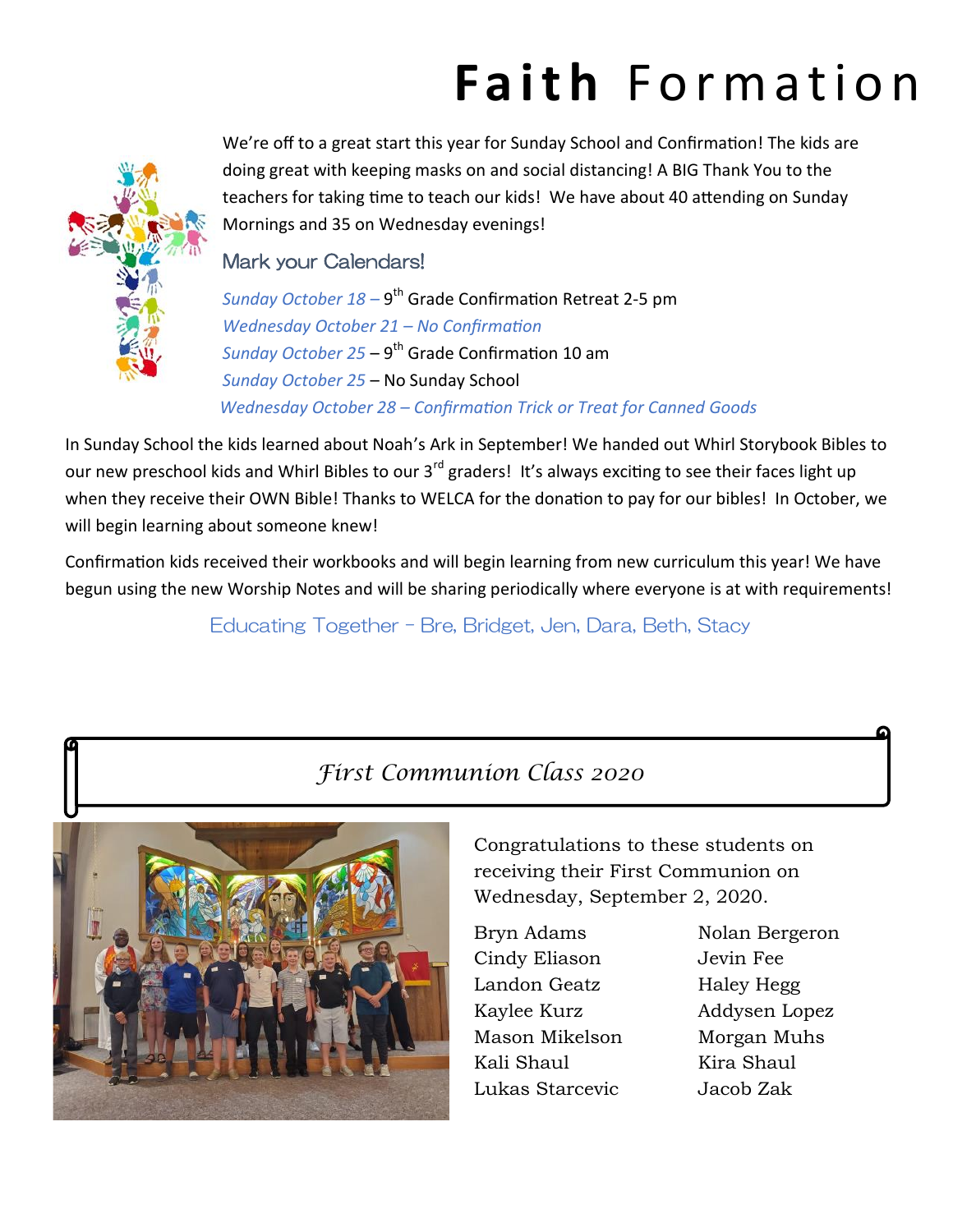### **Greetings from the Worship Team!**

Hallelujah! We have a pastor!!

We were able to start September with Pastor Tawanda back AND we have since voted to have him join us as our PASTOR!! What a great start to September. He was also able to preside over First Communion. What a blessing.

We had a great outdoor service on September 13th voting Pastor Tawanda as our called Pastor and he accepted. NOW we can get a little closer to normal. We are so glad to enter the Fall and Advent Season with a more clear direction. Please join us in our services following Covid-19 guidelines. We are wearing masks, but are able to participate in the service along with singing (which sounds great EVEN through the masks)!

#### **There is a sign-up sheet to assist with services now posted inside the front door. The assisting is MUCH easier, so please take advantage.**

The acolyte signup is on the St. Matthew's website, and I have listed those that have signed up on the sheet too. Please come 10-15 minutes early so that the candles are lit before we go live. THANK YOU TO ALL THAT HAVE SIGNED UP!

Tech help is listed also, and PLEASE sign up so that we can continue to go live. We do need your help (all you techies)! Josh Faul has a google doc that is being used to sign up.

Thank you to all that make this service special! We would welcome new team members.

Worship Team: Cheryl Widman, Nancy Morgan, Valorie Uhlir



Steve & Shannon Hancock Family Maggie Johnson/Newell Ueland Duane & Chris Naas Ryan & Liz Welsh Family Bill & Cheryl Widman



**The Food Pantry is open during October on Tuesday, October 13 from 11:00 am-1:00 pm and Tuesday, October 27 from 6:00-8:00 pm.** 

If you or someone you know could use the assistance of the food pantry, please let them know, or come to the pantry during their open hours.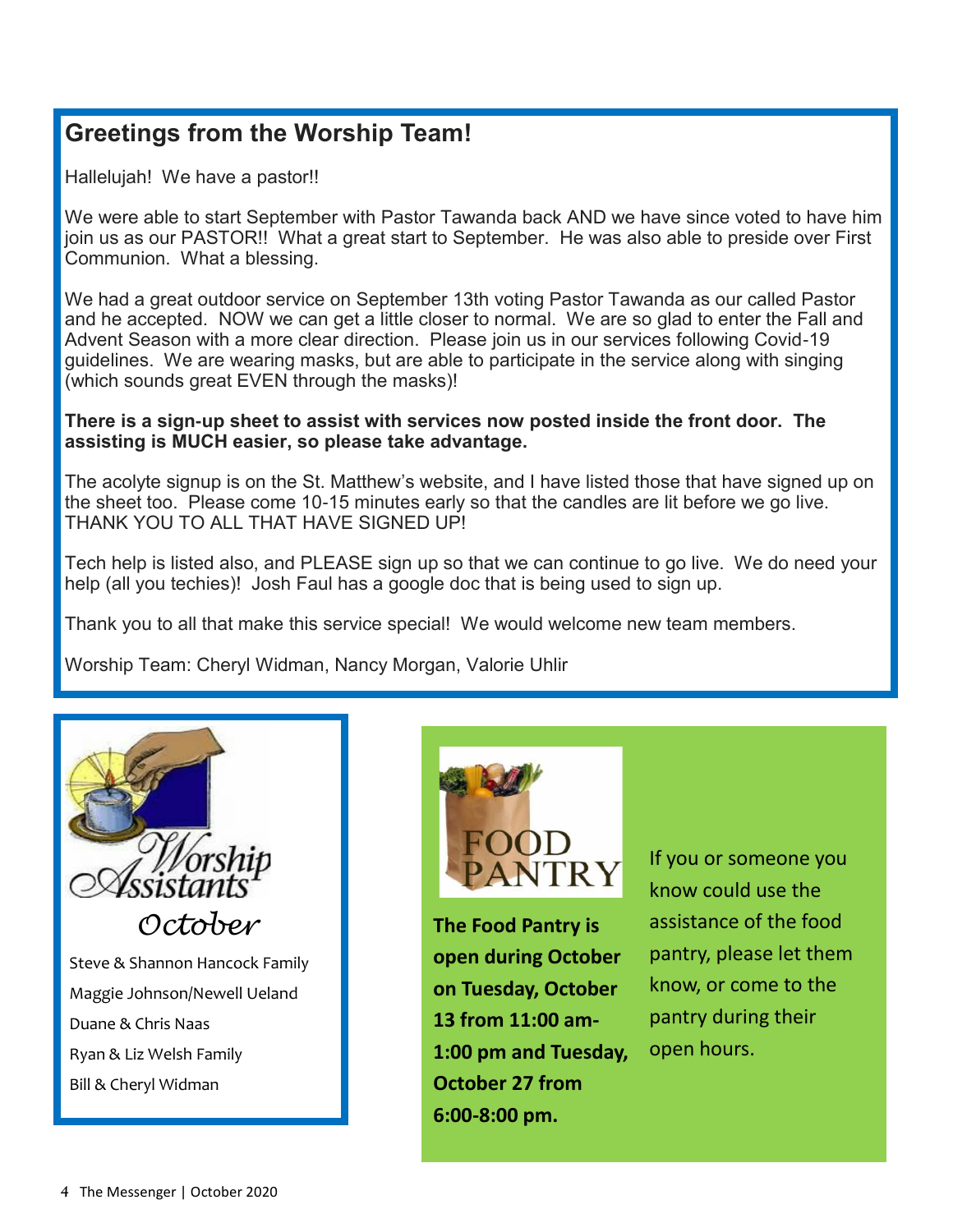### *A message from your Council President…..*

While this year has been a very challenging year, a lot has been achieved at St. Matthew's. After a long journey, we finally were able to vote Pastor Tawanda Murinda as our call pastor. Pastor Tawanda has done many great things in a short time. I believe if you have had a chance to either meet Pastor Tawanda or listen to his sermons via our Livestream, you have seen why he was voted as our pastor. He brings a great amount of energy & enthusiasm to our church and I look forward to seeing how St. Matthew's grows under his leadership.

I would also like to share some Thank You's.

--Thank you to the church council for all the extra meetings they attended during our search for a pastor and throughout the pandemic. They certainly had more meetings than expected.

--Thank you to Roy Olson for keeping the church grounds mowed and trimmed weekly, to Duane and Chris Nass for keeping the church clean and sanitized and to Jamie Bischoff for keeping our accounts organized and issuing payments at times on short notice.

--Thank you to Val Uhlir for keeping things so organized for worship whether it's been in-person or online. Thank you to Bre Berberich and the education team for having our education program ready to roll once the school year started.

--Thank you to the call committee led by Scott Landa that remained dedicated to finding a call pastor for St. Matthew's. It wasn't easy during the pandemic but they did great work.

--Thank you to Pastor Tawanda for believing in St. Matthew's. He had a chance to take a full call position on the same day he interviewed to be our interim pastor and he believed in what was going on at St. Matthew's.

--Thank you to the congregation for all your understanding and patience as we made decisions about closing and then re-opening. These were very difficult decisions but we always kept in mind that we were taking the information we were getting to make the best decisions for the health and safety of the congregation. And also Thank You to the congregation for continuing to make their offerings so the church could stay on solid financial footing.

--Thank you to Pastor Tawanda and Wade Strande for getting our church live-streaming up and running. This was so very important to keep our congregation connected while we had to close the doors to St. Matthew's.

--And a final Thank You to Vione Jordheim. As many of you know and everyone should know that we could never have made it from the time Pastor Amy left to the time we voted on Pastor Tawanda without Vione. Not only has she held the church together in the 10+ weeks we were without a Pastor, she has been extremely important in making Pastor Tawanda's transition smooth and efficient. We are so incredibly lucky to have Vione working at St. Matthew's.

Blessings and continued health and safety to all of you, your family & friends,

Paul Strande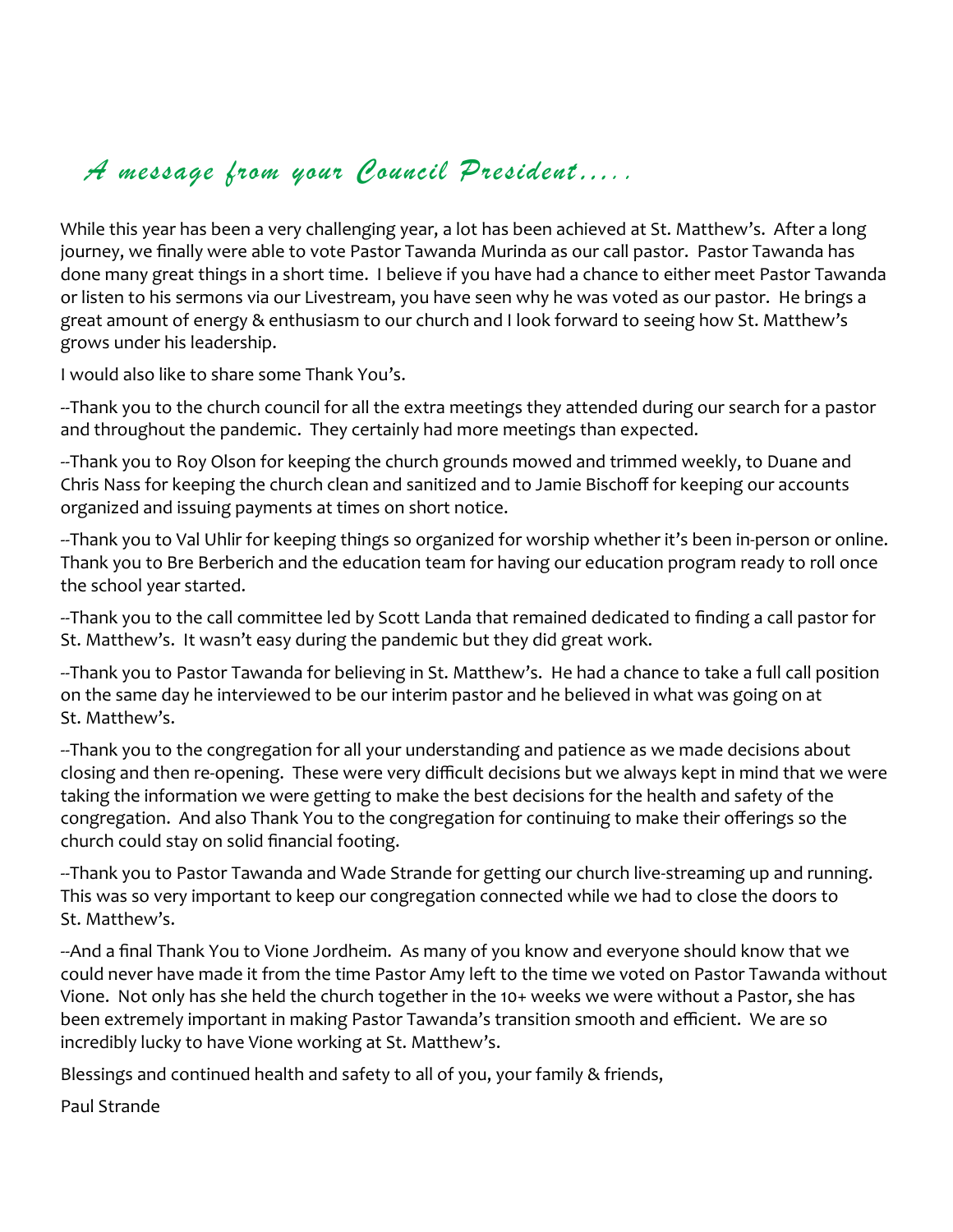

St. Matthew's Lutheran Church invites you to join us for our second annual Fall Book Study! This year we will be doing things remotely, utilizing Zoom for meeting times and a Facebook group to interact with each other. This fellowship opportunity is open to all in Thompson, regardless of church membership status. This year we will be reading Loving Well in a Broken World: Discover the Hidden Power of Empathy by Lauren Casper. We chose this book with the intent to have important conversations around the divided world we're living in, get out of our comfort zones and step away from judgement.

Please register here: <https://www.surveymonkey.com/r/MGZQYVV>

Our world is becoming increasingly divided, fearful of other, and isolated. How can we live out our call to love our neighbors as ourselves if we can't empathize with them? We can't.

Together (virtually), we will use the six-week study guide as a launching pad for discussing, learning, and growing in empathy and love with one another. Each week focuses on a specific way we can cultivate empathy in our lives, but first it's important to understand what empathy is. Empathy is the ability to see another's pain, understand the cause of it, and to join them in their feelings. It's a three-step cycle of seeing, understanding, and joining.

Loving our neighbor requires a barefoot moment, a vulnerable stepping out of the known into the unknown so we can walk around for a while in someone else's shoes. In each week's lesson, you'll find an inspirational quote, a supporting scripture, a brief story called "barefoot moments", ideas for immediate action that you can try that week, an idea or two for some more long-term actions to take, and resources for further learning. There is also room to journal your own thoughts, feelings, and action ideas.

Registration to participate in this book study is open through Sunday, October 4th and books will be provided by the fellowship team of St. Matthew's. Schedule is as shown below and all meeting times will go from 7-8 PM.

Sunday, October 11 - Chapters 1, 2 & 3 Sunday, October 18 - Chapters 4, 5 & 6 Sunday, October 25 - Chapters 7, 8 & 9 Sunday, November 1 - Chapters 10, 11 & 12 Sunday November 8 - Chapters 13, 14 & 15 Sunday, November 15 - Chapters 16 & 17 + whole book overview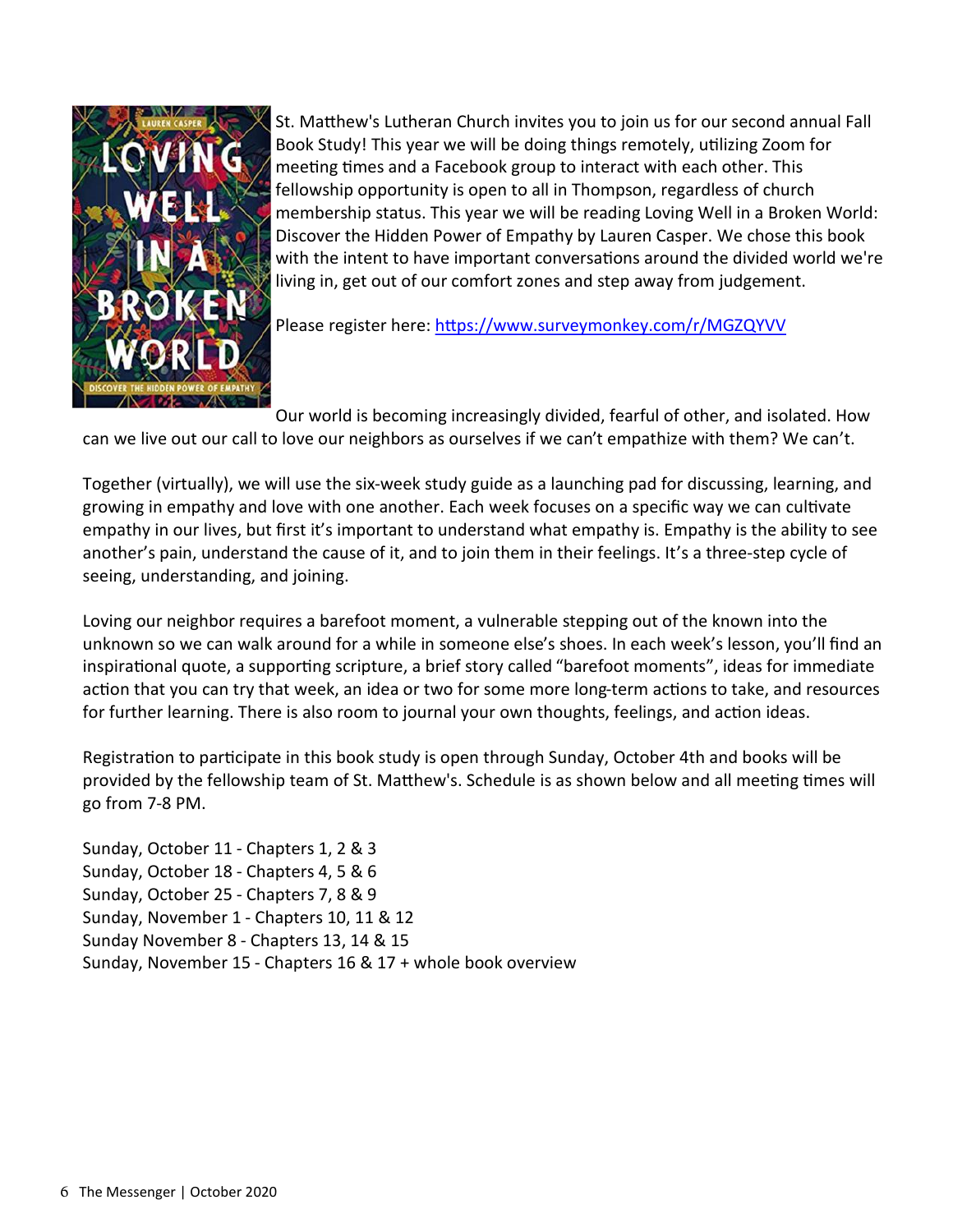Thanks to everyone who lends a hand for making the ministry at Saint Matthew's happen! Here are a few folks we would like to thank this month! We apologize if we miss anyone!

The church mouse would like to thank:

• Bre B for all of her work to organize Education for our kids

Together we can do God's Work with Our Hands!

**FROM THE** CHURCH MOUSE

**WELCONNE** 

- Jon & Junelle H for loaning their equipment and help in setting up the microphones and speakers for our outdoor worship
- Duane N, Paul S, Scott K, Val U for your help in set up and making sure everything was ready to go for outdoor worship
- Grace C, Jordan S and Kevin C for assisting with outdoor worship
- Dalene J in helping organize the classrooms to get ready for Sunday School
- Gary W for shaping up the overflow parking area



## **Happy Birthday in October!**

- **1** Nicholas Berthold, Bailey Munson
- **2** Josie Schumacher
- **4** Reese Barker
- **5** Josh Barker, Gretchen Guetter, Haley Hegg
- **6** Mary Welsh
- **8** Kaylee Kurz, Zachary Sivertson
- **11** Haleigh Krogfoss, Charlie Johnson
- **12** Taylor Krogfoss, Charles Welke
- **<sup>13</sup>** Curtis Gilberg, Kinsley Pearson
- **15** Jill Schumacher
- 16 Layne Johnson
- **<sup>18</sup>** Rebecca Derosier, Darwin Potter
- **19** William Welke
- **21** Cheryl Arntz, Amy Benoit, Stephanie Broyles
- **22** Reece Berberich
- **24** Samuel Halvorson, David Krogfoss, Emma Schumacher
- **26** Amy Bergeron, Drew Overby, Shawn Widman
- **27** John Sorby
- **29** Jordan Senger
- **30** David Stevens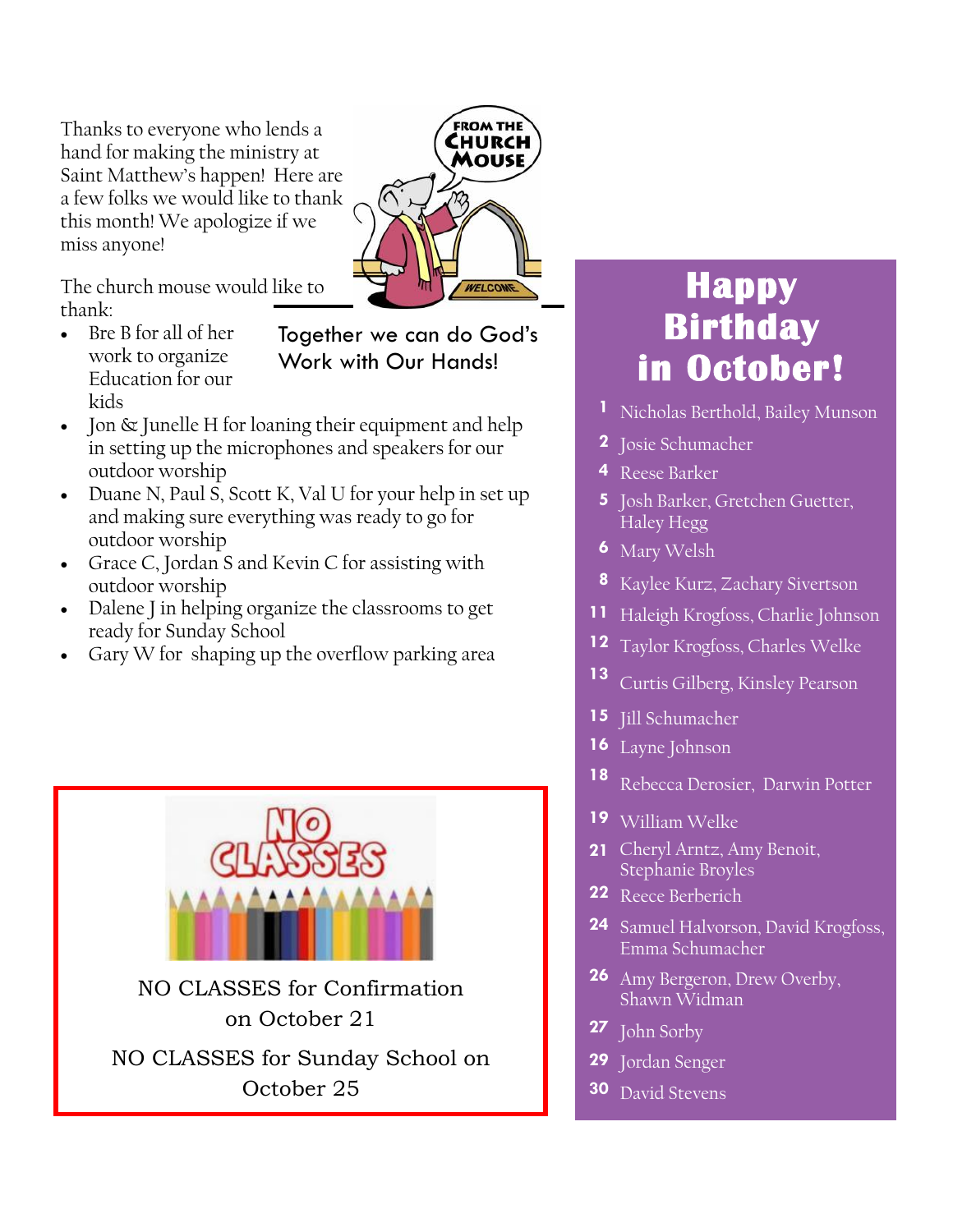

#### **September council minutes, September 20, 2020**

**Present**: Pastor Tawanda Murinda, Paul Strande, Scott Kuster, Duane Naas, Valorie Uhlir, Angie Muhs, Bre Berberich

**Zoom attendance:** Steve Hancock, Kevin Cooper, Chelsea Lupein

**Absent**: Brook Fretheim

Meeting called to order at 11:05 AM by Council President Strande.

Opening prayer and devotional provided by Paul Strande

Bre motioned to approve agenda; Scott seconded, MPU.

Minutes from August council meeting were shared and reviewed as well as congregation meeting minutes from September 13, 2020.

Bre moved to approve the August Council minutes as presented; Scott seconded, MPU.

Val moved to approve the September Congregation minutes as presented; Scott seconded, MPU.

#### **Financial Report:**

General Giving Income for August was \$8,934.76. As of Aug 31, the General Giving checking account balance is \$28,162.20 while the Payment Protection Program balance is \$0.00. Special Funds checking balance is \$27,846.73. Our line of credit balance is \$0. YTD income is \$30,577.97 of which \$21,600.00 is from the Payment Protection Program.

Scott motioned to approve financials, Duane seconds motion. MPU

#### **Calendar Review:**

Bible Sunday is September 27, 2020

Confirmation retreat is Oct.  $18<sup>th</sup>$  2-5 PM

Confirmation is October 25<sup>th</sup>

Trick or Treat for Canned goods October 28<sup>th</sup>

No Sunday School December 20<sup>th</sup>

**Pastor's Report:** Please see Pastor's full report. He is waiting for his Visa paperwork to have in hand, but it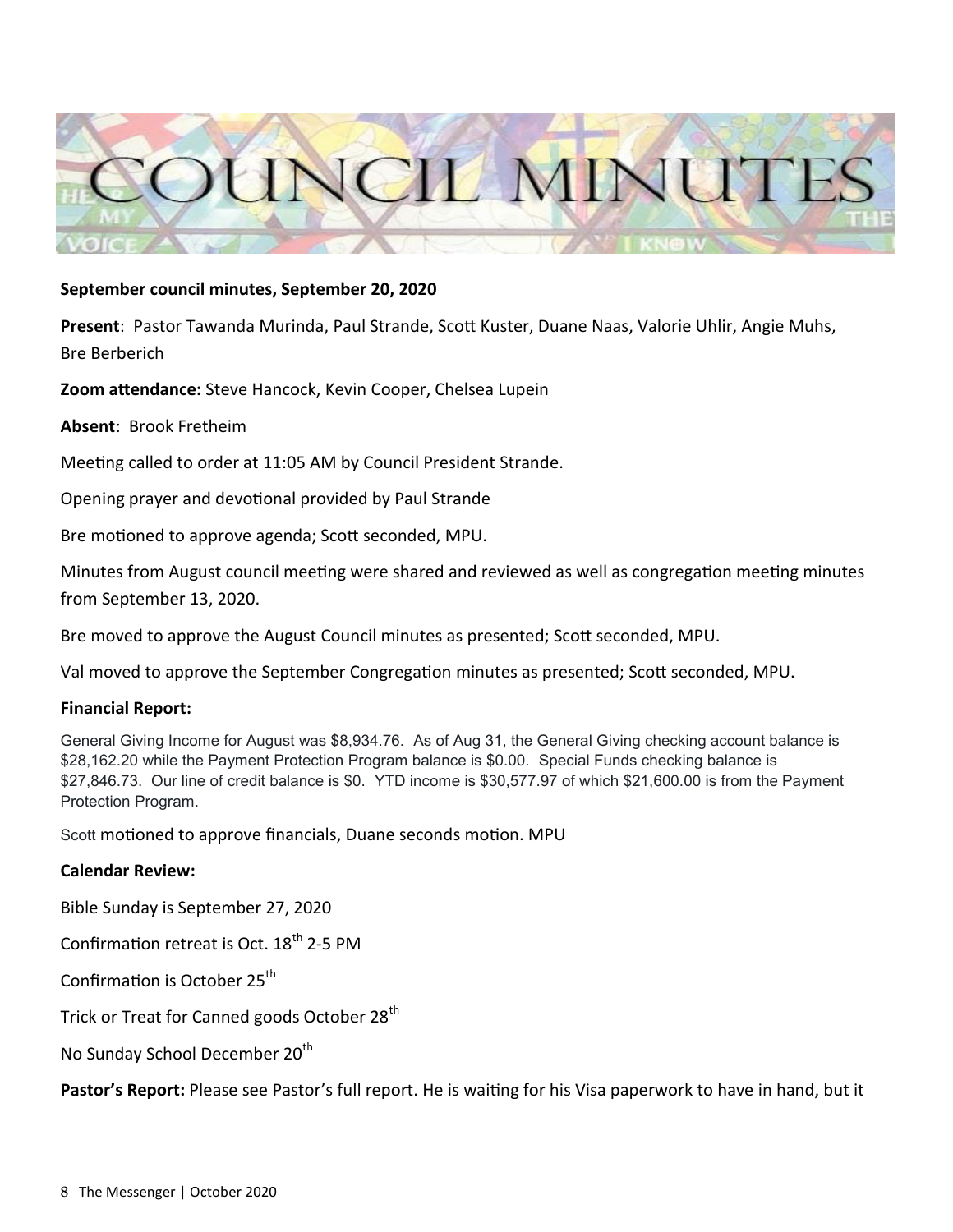has been approved. Working on copyrights for our online worship. There have been some internet speed issues so we increased our internet speed x2. Addressed new member process. Would love to continue to strengthen our youth group.

**Men's Club Report:** Scott – No update

**WELCA:** No update

**Vitality team-** Kevin- Met last week. No report.

#### **Team Reports:**

**Exec-** Paul – No meeting last month. Will plan to meet in Oct related to employee evaluations.

**Education-**Bre – 55 Sunday School registered, 35 students registered for confirmation. 34 and 36 students attended last two weeks for Sunday School respectively.

**Fellowship-** Chelsea – Fall book study virtually. Book: Loving while in a Broken World, Able to get free companion guides for this book from the author.

**Outreach-** Brook- No update

**Food Pantry**- June 339lbs to 8 families. July 483lbs to 10 families, August 581lbs to 9 families.

P**roperty-** Duane – No major maintenance needed. Will plan on striping parking lot next year. Hoping to make surround for garbage, but shortage of materials has been an issue. Thank you to Gary for adding a load of gravel to our parking lot. Pothole at entrance has been temporarily fixed.

**Worship**- Val – Season will pick up. Still need people to sign up for technology/video help. Youth have signed up for acolyte.

Y**outh-** Steve – Thank you to the youth who put up tents for last week's meeting. Planning underway for youth activities.

#### **Old Business**

Update on PPP loan status – Signed change in terms agreement. Donation to Park River Bible Camp Update on bracelet idea

Met with Brook and found design for bracelet. Vione ordered 1000 bracelets.

Update church membership roster

Planning to meet with Vione to make changes and upgrade/update lists.

Sound/camera system – not paid off – account is -\$236.32. A charge on the church credit card HB Sound was not accounted for.

Plan is to take this amount from Thrivent line item to pay this off.

Duane made a motion to pay this off with Thrivent fund, Scott seconded this. MPU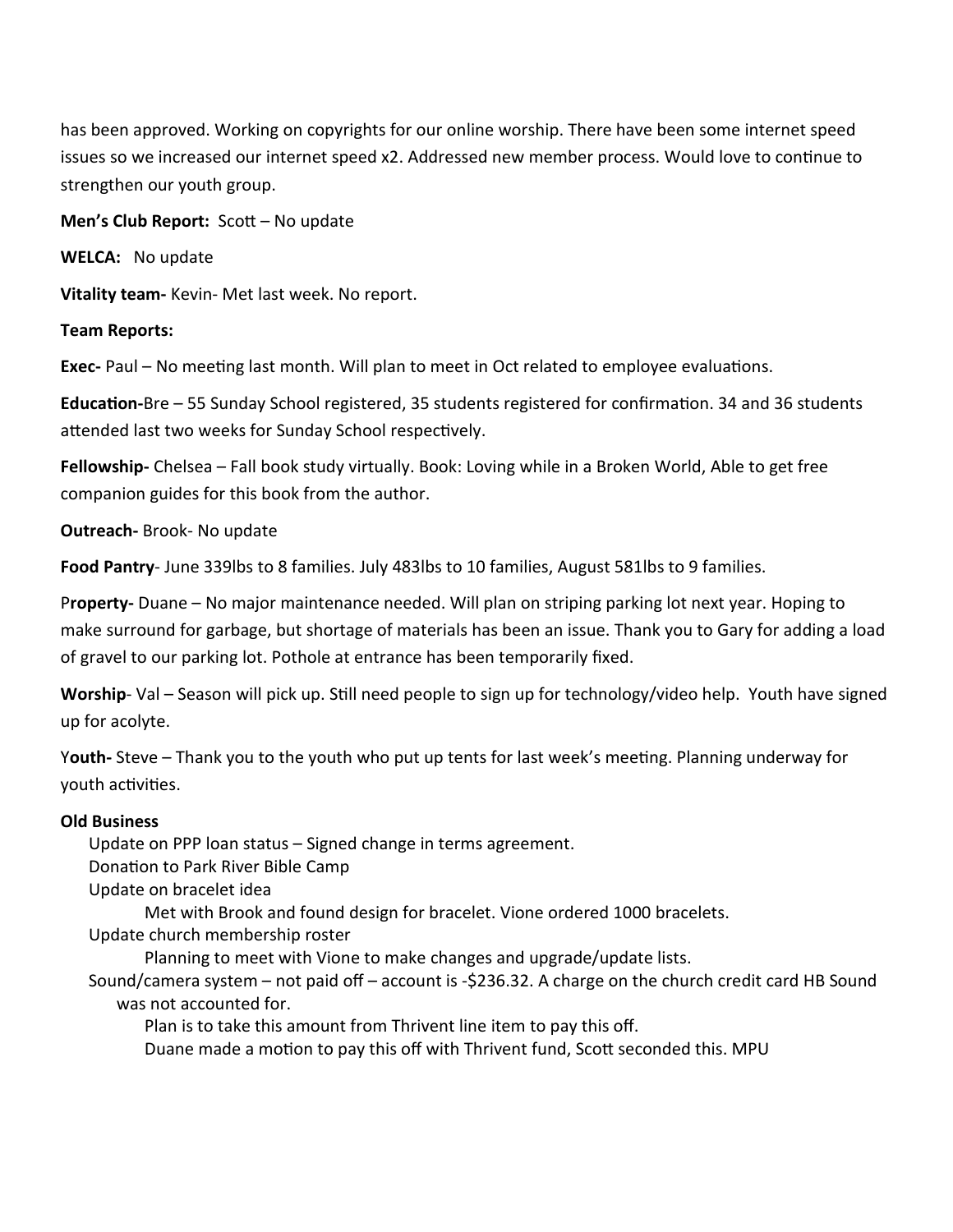#### **New Business**

Church clutter – Bre has some things to share

There is clutter around the church in all area. We need a plan to care for our church, put items away, and for all to take responsibility in putting items away and caring for our space. If one's group has items stored at church, how can they label, care for, and store the items? Organizational plan needed.

FMSC and Caramel Rolls

Will make and sell caramel rolls. Oct. 11. No consumption of rolls in the church.

New member request question

Addressed during pastor report.

What happens if Pastor gets COVID or close contact

Possible zoom, recording of sermons, and coverage by members.

Church credit cards – Sams Club card

\$1000 limit; \$500 for Education (Bre), \$500 Vione

Change in credit limit for Pastor and Vione's credit cards. \$5,000 is our limit and since March it has been broken down as \$500 Youth Team (Steve Hancock), \$3,400 for Vione and \$1,000 for Pastor Tawanda

Amounts will be changed to \$500 for Youth Team, \$2000 for Vione, and \$2000 for Pastor. Paul made motion to change Pastor's account limit to \$2000, Vione's to \$2000, and Youth Team will continue with \$500. Scott seconded this motion. MPU

Looking at computer option for Pastor Tawanda. He will look at options and get back to council regarding his needs.

Closing Prayer (Lord's Prayer)

Next Meeting: October 18, 2020 at 11:00 AM / after church service

Val motioned to adjourn meeting @ 12:31 PM, Bre seconded, MPU

Respectfully Submitted by:

Angie Muhs

#### **MEN IN MISSION** St. Matthew's **RESPONSIVE PRAYER** This

men gather each Sunday morning at 9 am in the Fellowship Hall or via Zoom for a chance to chat, drink coffee and learn together. Their topics of discussion vary, but new folks are always welcome to join them.

gathering is open to anyone, and meets at 7:00 am on Wednesdays in once a month for dinner, the Sanctuary. This group spends time in responsive prayer, and then enjoys a cup of coffee as well. They are off to work by 7:30. Come and join us as a great way to focus midweek!

#### **WINE, WOMEN & THE WORD**

This relaxed group of gals meets conversation, and bible study. They haven't been able to meet yet but stay tuned, we're hoping it won't be long. New folks are always welcome to join us!

#### **WELCA BIBLE STUDY** This group

meets in the Rosendal Room on the third Monday of the month. Their next gathering will be on Monday, October 19th at 7:00pm.